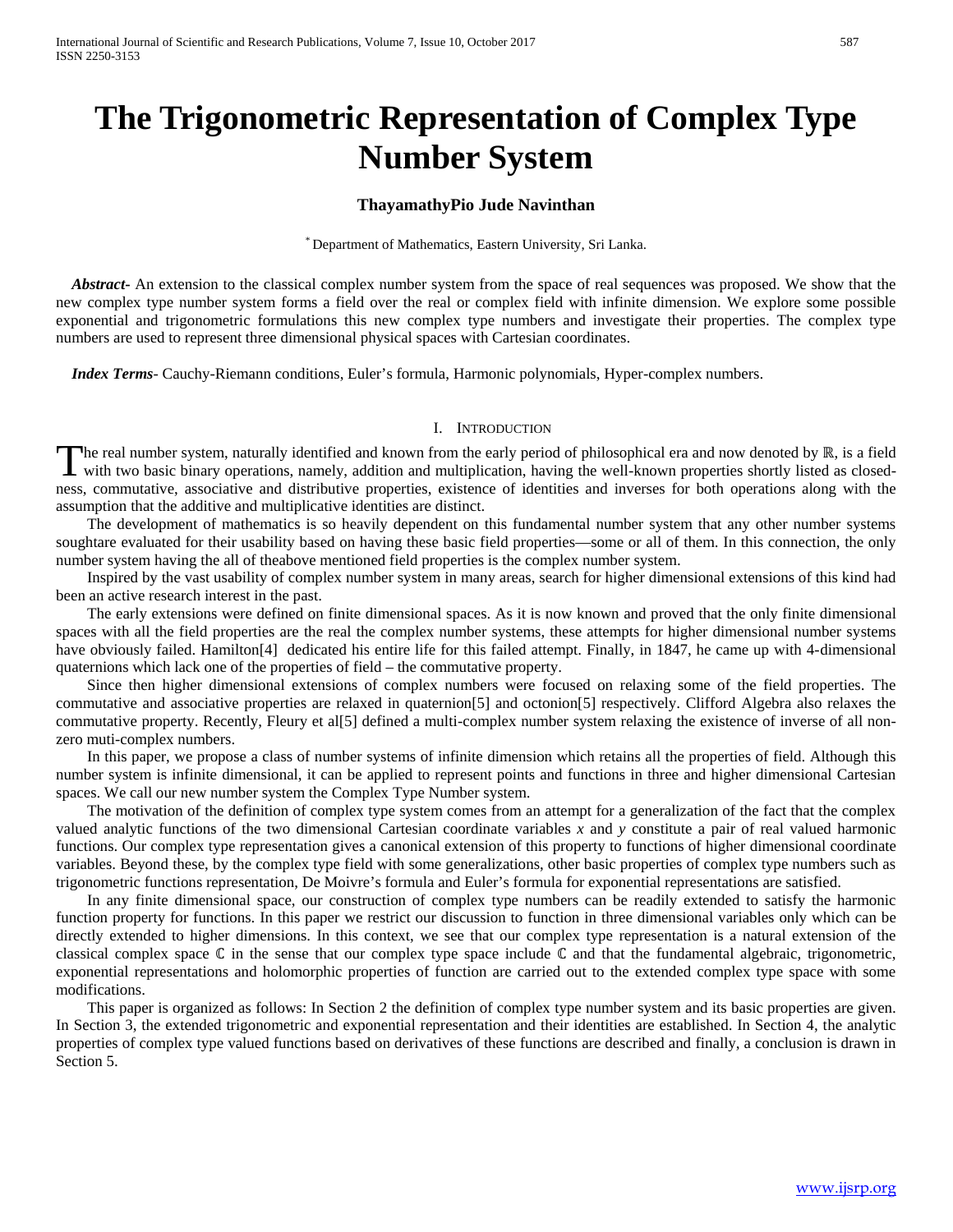#### II. DEFINITION AND BASIC PROPERTIES

Assume t be a symbolic variable and  $\mathbb{R}(t)$  be the space of infinitely differentiable functions with real coefficients. We define a  $\mathbb{C}(t)$ as the set of pairs of functions  $(a(t), b(t)) \in \mathbb{R}(t)^2$ .

Definition 2.1. The complex type space  $\mathbb{C}(t)$  is defined as the set  $\mathbb{C}(t) = \{(a(t), b(t)) | a(t), b(t) \in \mathbb{R}(t) \}$  with operations defined by  $1.(a_1, b_1) + (a_2, b_2) = (a_1 + a_1, b_2 + b_2)$ 

2.  $(a_1, b_1)(a_2, b_2) = (a_1a_2 - (1+t^2)b_1b_2, a_1b_2 + a_2b_1)$ , where  $a_1, b_1 \in \mathbb{R}(t)$ ,  $i = 1,2.$  (2)

Here, we have omitted the argument symbol (t) in the functions in ℝ(t)and denote a(t) as a for brevity of notations.

 Although we define the space consisting of functions of the symbol *t*, we are mainly interested in the coefficients of the powers of *t* in the infinite series representation of the functions. In this context, the functions are regarded as generating functions of their coefficients. We denote the sequence of coefficients of a function  $a(t)$  by a itself so that when  $a = \{a_n\}_{n=0}^{\infty}$ , we have  $a(t)$  =  $\sum_{n=0}^{\infty} a_n t^n$ .

We refer the pairs of functions or the pairs of sequences as the "complex type numbers" and denote  $(a(t); b(t))$  for the function form and  $(a; b)$  for the sequence form. We use both notations interchangeably as they point to the same concept.

Alternatively, the elements of the space  $\mathbb{C}(t)$  can also be expressed in the complex type form  $a(t) + jb(t)$ , where the 'imaginary' symbol jsatisfies  $j^2 = -(1 + t^2)$ . For a complex type number  $a + jb$ , we call *a* and *b*, the real type and imaginary type parts of *f* respectively.

 The addition and multiplication for complex type numbers are in such a way that the rules of addition and multiplication are consistent with the rules of real numbers.

Thus if  $f_1 = a_1 + jb_1$  and  $f_2 = a_2 + jb_2$ , we have

$$
f_1 + f_2 = (a_1 + a_2) + j(b_1 + b_2)
$$

and

$$
f_1f_2 = (a_1 + jb_1)(a_2 + jb_2) = a_1a_2 - (1 + t^2)b_1b_2 + j(a_1b_2 + a_2b_1).
$$

 Our problem is to see whether the complex type space can be a candidate for a higher dimensional number system that allows analysis of function defined on the higher dimensional spaces.

Proposition 2.2. The space of complex type numbers  $\mathbb{C}(t)$  forms a field under the defined operations. The elements of  $\mathbb{C}(t)$  can be expressed in the complex type form  $a + jb$ , where  $j^2 = -(1 + t^2).$ 

Proof: By algebraic manipulations closed, associative, commutative and distributive properties of the operations are immediate. The zero element is  $(0(t); 0(t))$ , where  $0(t) = 0$  and the unit element is  $(1(t), 0(t))$ , where  $1(t) = 1$ . The inverse of a non-zero complex

.

type number 
$$
f = (a; b)
$$
 is 
$$
f^{-1} = \frac{(a;-b)}{a^2 + (1+t^2)b^2}
$$

The second elementary basis element  $j = (0(t); 1(t))$  satisfies a coupled relation  $i^2 = -(1 + t^2)(1(t), 0(t)) = -(1 + t^2).$ 

 It should be pointed out that the fundamental imaginary unit *j* is a function of the symbolic variable *t*. There is a main difference between the present complex type formulation and the previous other formulation that the fundamentalunit*e*satisfies the condition of the form $e^n = -1$  for some power *n*.

Definition 2.3.Given  $f = a + jb$ , we define its complex type conjugate  $f^*$  by  $f^* = a - jb$ 

and its modulus (absolute size)|f| by  $|f| = +\sqrt{a^2 + (1+t^2)b^2}$ , where *a* and *b*, the real type and imaginary type parts of *f* respectively.

 From the above definition, we see that the system of complex numbers has canonical extensions of many properties of their complex counterparts.

Proposition 2.4. For the complex type numbers $w, v \in \mathbb{C}(t)$  we have

$$
i. |w^*| = |w|
$$
,  $ii. |wv| = |w||v|$ ,  $iii. |ww^*| = |w|^2$   $\frac{w^{-1}}{|w|^{2}}, w \neq 0$ 

*.v.*  $wv = 0$  if and only if  $w = 0$  *or*  $v = 0$  *vi. | w | = 0* if and only if  $w = 0$ . Proof: By algebraic manipulation we can proof i. to v.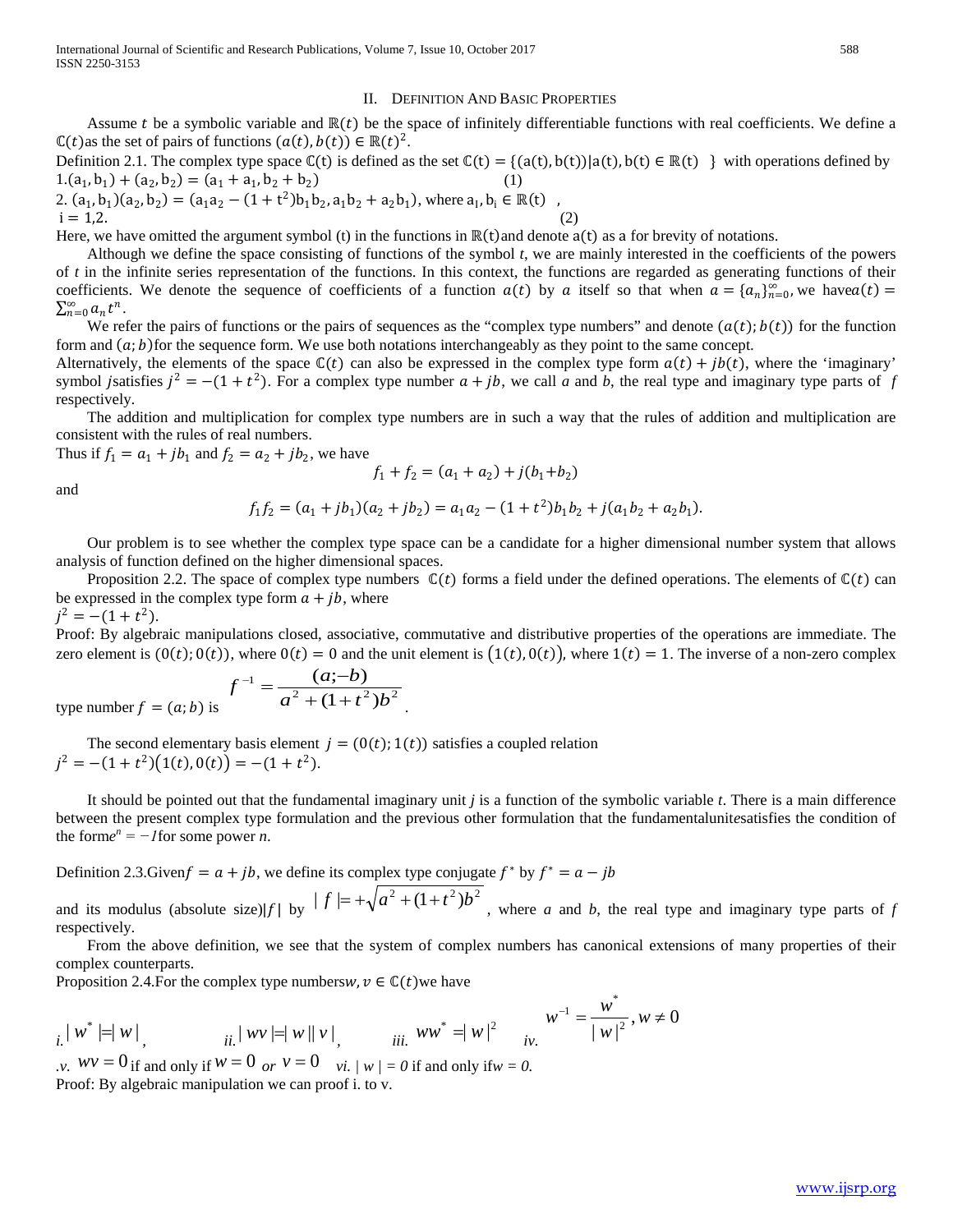To proof vi., it is convenient to define a generating function  $a_n(t)$  for a sequence  $a = \{a_n\}_{n=0}^{\infty}$  as follows: For each n,  $a_n(t) = a_n + a_{n+1}t + \cdots$ , so that we have  $a(t) = a_0(t)$  and  $a_n(t) = a_n + ta_{n+1}(t)$ ,  $n = 0,1,2,\cdots$ .

Now, for 
$$
W = a(t) + jb(t)
$$
, with  $|w| = 0$ , we prove inductively that  $a_n = b_n = 0$  for all  $n = 0,1,2,\dots$ ,  
\n
$$
|w|^2 = a_0(t)^2 + (1+t^2)b_0(t)^2 = (a_0 + ta_1(t))^2 + (1+t^2)(b_0 + tb_1(t))^2
$$
\n
$$
= [a_0^2 + 2ta_0a_1(t) + t^2a_1(t)^2] + (1+t^2)[b_0^2 + 2tb_0b_1(t) + t^2b_1(t)^2]
$$
\n
$$
= (a_0^2 + b_0^2) + 2t[a_0a_1(t) + b_0b_1(t)] + t^2[a_1(t)^2 + b_1(t)^2] + t^2[b_0^2 + 2tb_0b_1(t) + t^2b_1(t)^2]
$$
\n
$$
= (a_0^2 + b_0^2) + 2t[a_0a_1(t) + b_0b_1(t)] + t^2[a_1(t)^2 + b_1(t)^2] + t^2(b_0 + b_1(t))^2
$$
\n
$$
= a_0^2 + b_0^2 + 2t(a_0a_1(t) + b_0b_1(t)) + t^2(a_1(t)^2 + b_1(t)^2 + b_0(t)^2)
$$
\n
$$
= 0.
$$

Equating the constant term to zero, we get  $a_0^2 + b_0^2 = 0$  $a_0^2 + b_0^2 = 0$ . Hence  $a_0 = b_0 = 0$ . Now consider

 $w = a(t) + jb(t)$ 

$$
= a_0(t) + jb_0(t)
$$
  
=  $(a_0 + ta_1(t)) + j(b_0 + tb_1(t))$   
=  $[a_0 + t(a_1 + ta_2(t))] + j[b_0 + t(b_1 + tb_2(t))]$   
=  $[a_0 + ta_1 + t^2 a_2(t)] + j[b_0 + tb_1 + t^2 b_2(t)]$   
=  $[a_0 + ta_1 + t^2 a_2 + ... + t^{n-1} a_{n-1} + t^n a_n(t)] + j[b_0 + tb_1 + t^2 b_2 + ... + t^{n-1} b_{n-1} + t^n b_n(t)]$ 

Suppose inductively, that  $a_i = b_i = 0$  for  $i = 0, 1, ..., n - 1$ . We then get  $w = t^n a_n(t) + j t^n b_n(t)$  $= t<sup>n</sup> a<sub>n</sub>(t) + j t<sup>n</sup> b<sub>n</sub>(t)$ . Then,  $|w| = 0$  gives

$$
|w| = (t^n a_n(t))^2 + (1+t^2)(t^n b_n(t))^2 = 0
$$
  
\n
$$
\Rightarrow t^{2n} [(a_n + ta_{n+1}(t))^2 + (1+t^2)(b_n + tb_{n+1}(t))^2] = 0
$$
  
\n
$$
\Rightarrow [a_n^2 + 2ta_n a_{n+1}(t) + t^2 a_{n+1}(t)^2] + (1+t^2)[b_n^2 + 2tb_n b_{n+1}(t) + t^2 b_{n+1}(t)^2] = 0
$$
  
\n
$$
\Rightarrow a_n^2 + b_n^2 + 2t(a_n a_{n+1}(t) + b_n b_{n+1}(t)) + t^2 [(a_{n+1}(t)^2 + b_{n+1}(t)^2) + (b_n^2 + 2tb_n b_{n+1}(t) + t^2 b_{n+1}(t)^2)] = 0
$$
  
\n
$$
\Rightarrow a_n^2 + b_n^2 + 2t(a_n a_{n+1}(t) + b_n b_{n+1}(t)) + t^2 [(a_{n+1}(t)^2 + b_{n+1}(t)^2) + (b_n + tb_{n+1}(t)^2)] = 0
$$
  
\n
$$
\Rightarrow a_n^2 + b_n^2 + 2t(a_n a_{n+1}(t) + b_n b_{n+1}(t)) + t^2 (a_{n+1}(t)^2 + b_{n+1}(t)^2 + b_n(t)^2) = 0.
$$
  
\n
$$
\Rightarrow a_n^2 + b_n^2 = 0 \qquad a_n = b_n = 0
$$

Thus, we have  $a_n^2 + b_n^2 = 0$  and hence  $a_n = b_n = 0$ . This completes the proof. To prove v., we see from ii. that

 $wv = 0 \Rightarrow |wv| = |w||v| = 0 \Rightarrow |w| = 0$  or  $|v| = 0 \Rightarrow w = 0$  or  $v = 0$ .

We see that our new complex type space  $\mathbb{C}(t)$  is an extension of the complex space  $\mathbb C$  in the sence that  $\mathbb C$  is included in  $\mathbb C(t)$ . Specifically, the subspace  $\mathbb{C}(0)$  of  $\mathbb{C}(t)$  is the complex space consisting the constant coefficients of the real and imaginary type parts of complex type numbers.

### III. EXPONENTIAL AND TRIGONOMETRIC REPRESENTATIONS

 In our complex type numbers formulation, we can formulate polar form through the functional approach. The following results show that the trigonometric and exponential functions representations and their properties in the classical complex space have canonical extensions in the complex type space.

For this purpose, we consider defining a complex type valued function of complex type variable as follows: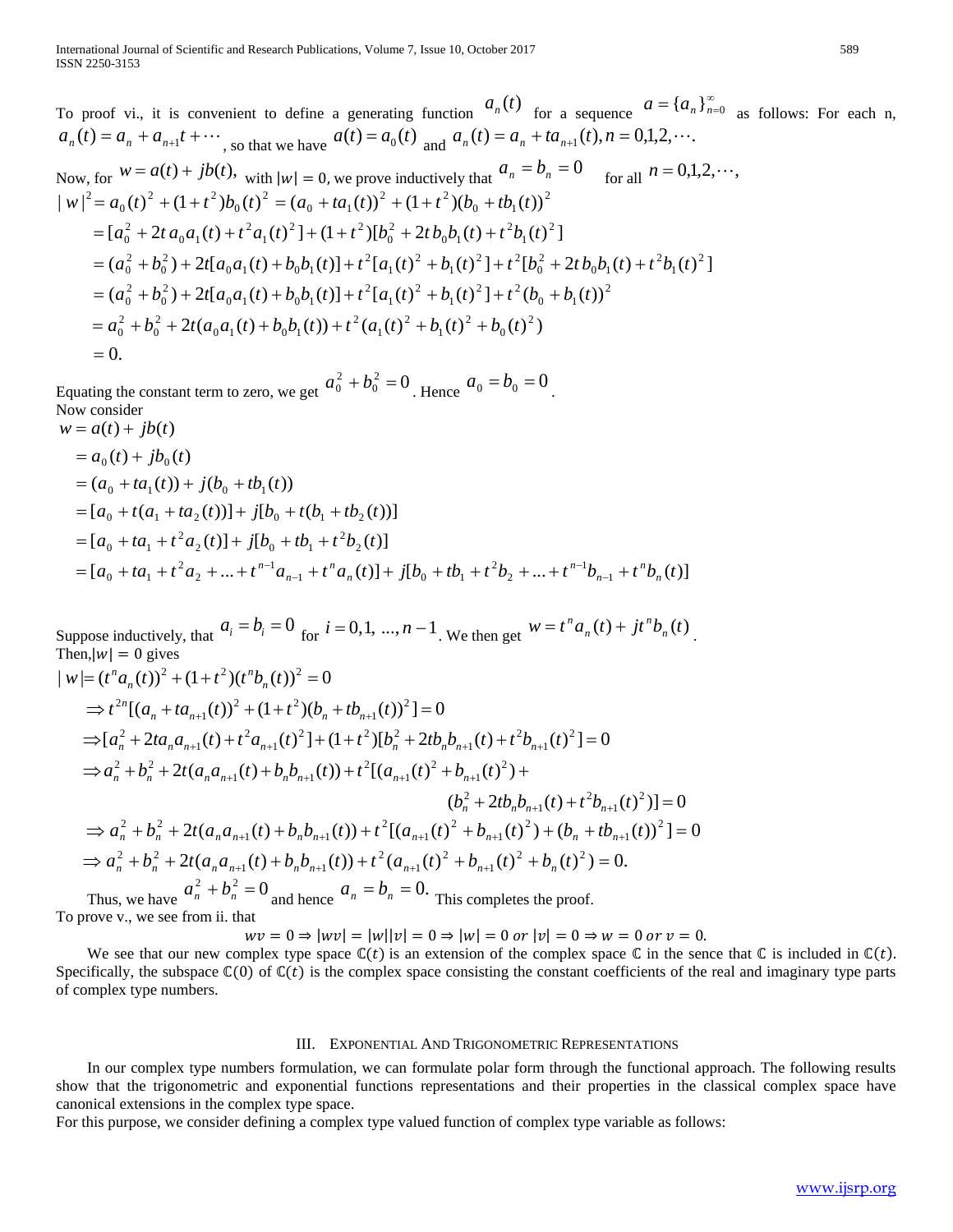International Journal of Scientific and Research Publications, Volume 7, Issue 10, October 2017 590 ISSN 2250-3153

Definition3.1. Let F(.) be an infinitely differentiable real valued function of one variable and  $w \equiv w(t) = a(t) + ib(t)$  be a complex type variable in  $\mathbb{C}(t)$ . The function  $F(w)$  is defined as

$$
F(w) = \sum_{n=0}^{\infty} \frac{F^{(n)}(\alpha)}{n!} (w - \alpha)^n,
$$

where  $\alpha$  is a real number in the domain of F.

Since  $\mathbb{C}(t)$  is a field, one can easily see that  $F(w)$  is a complex type valued function. Now we will prove the following results concerning the exponential and logarithmic functions of a complex type variables. Lemma 3.2. The exponential functionexplation satisfy the relatione  $u+v = e^u e^v$ .

Proof. By Definition 3.1, the exponential function is given by the series form

$$
e^w = \sum_{n=0}^{\infty} \frac{w^n}{n!}.
$$

Now, for the complex type variable  $u, v$ , we consider

$$
e^{u+v} = \sum_{n=0}^{\infty} \frac{(u+v)^n}{n!} = \sum_{n=0}^{\infty} \frac{1}{n!} \sum_{a+b=n}^{n} n! \frac{u^a}{a!} \frac{u^b}{b!} = \sum_{a=0}^{\infty} \frac{u^a}{a!} \sum_{b=0}^{\infty} \frac{v^b}{b!} = e^u e^v.
$$

Theorem 3.3. The complex type numbers  $w \in \mathbb{C}(t)$  can be expressed in a polar type exponentialformulations  $w = a + jb = \rho e^{j\theta}$ , where  $\theta \equiv \theta(t)$ ,  $\rho \equiv \rho(t)$  are functions of the symbolic variable twith real valued coefficients.

Proof. We define ln w using Definition 3.1 with  $\alpha = 1$ . Hence, ln w can be expressed in a complex type form  $\ln w = \lambda(t) + i\theta(t)$ .

In the meantime, it is easy to see that  $exp(\ln w) = w$  by the same Definition above by the expansion of the real valued function  $\exp(\ln x) = x$  about  $\alpha = 1$  again.

This gives,  $exp(ln w) = 1 + w - 1 + 0 + 0 + \dots = w$ . Hence we have, by Lemma 3.2

$$
w = e^{\lambda(t) + j\theta(t)} = e^{\lambda(t)} e^{j\theta(t)} = \rho e^{j\theta}
$$

Where  $\theta \equiv \theta(t)$ ,  $\rho \equiv \rho(t)$ .

and

Theorem 3.4:A complex type number  $w = a + ib$ can be expressed in a trigonometric type Euler formulation given by

$$
w = \rho(\cos_t \theta + \sin_t \theta)
$$

and the trigonometric type functions are defined as

$$
\cos_t \theta := \cos(\sqrt{1+t^2} \theta) = \frac{a}{\rho},
$$
  
\n
$$
\sin_t \theta := \frac{\sin(\sqrt{1+t^2} \theta)}{\sqrt{1+t^2}} = \frac{b}{\rho}.
$$
\n(1)

Further, the trigonometric type functions satisfy the De Moivre's formula: For an integer *n*,

$$
(\cos_t \theta + j \sin_t \theta)^n = \cos_t n\theta + j \sin_t n\theta
$$

Proof. In view of Theorem 3.3, we have

$$
w = \rho e^{j\theta} = \rho e^{i\sqrt{1+t^2}\theta} = \rho \left( \cos \left( \sqrt{1+t^2}\theta \right) + i \sin \left( \sqrt{1+t^2}\theta \right) \right)
$$

$$
= \rho (\cos_t \theta + j \sin_t \theta)
$$

(2)

where the trigonometric type functions are defined.

By proposition 2.4,  $|e^{j\theta}| = |e^{i\sqrt{1+t^2}\theta}| = 1$ , and hence  $\rho = |w|$ . Here, the relations between the exponential and trigonometric type functions are establish regarding them as infinite series.

The De Moivre's type formula is then an immediate consequence by induction.

It is not recognized whether the real coefficients of  $\theta(t)$  have any geometric or trigonometric meaning because we have identified  $\theta(t)$  from the concepts of infinite series representations of the functions involved. It is, however, observed that the first coefficient  $\theta$ (0) is the classical angular argument of the complex number  $f(0)$ .

 We derive some identities for the trigonometric functions that are similar to the corresponding identities to their trigonometric counterparts.